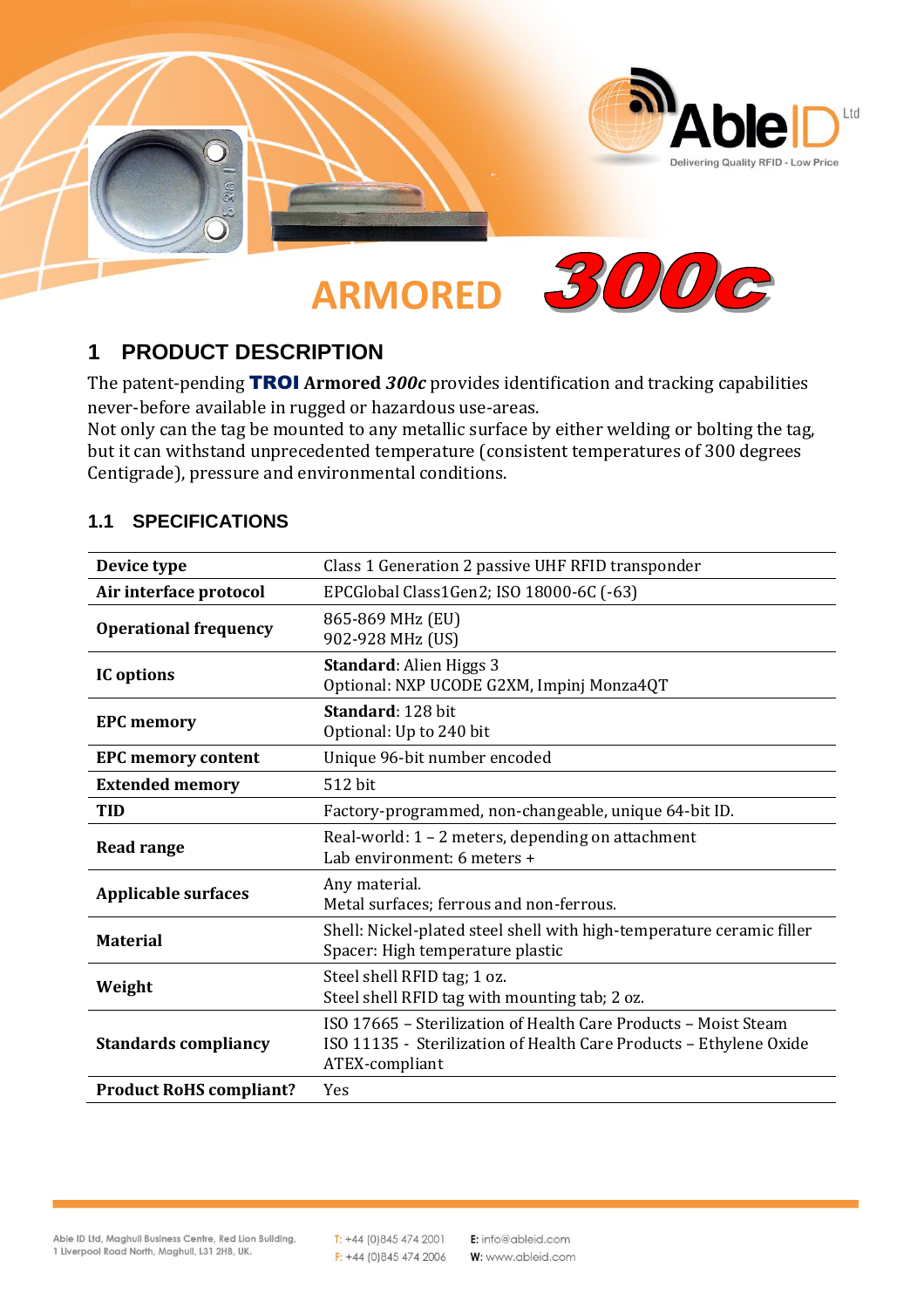





*Balance of page left blank*

Able ID Ltd, Maghull Business Centre, Red Lion Building,<br>1 Liverpool Road North, Maghull, L31 2HB, UK.

 $T: +44(0)8454742001$  $F: +44(0)8454742006$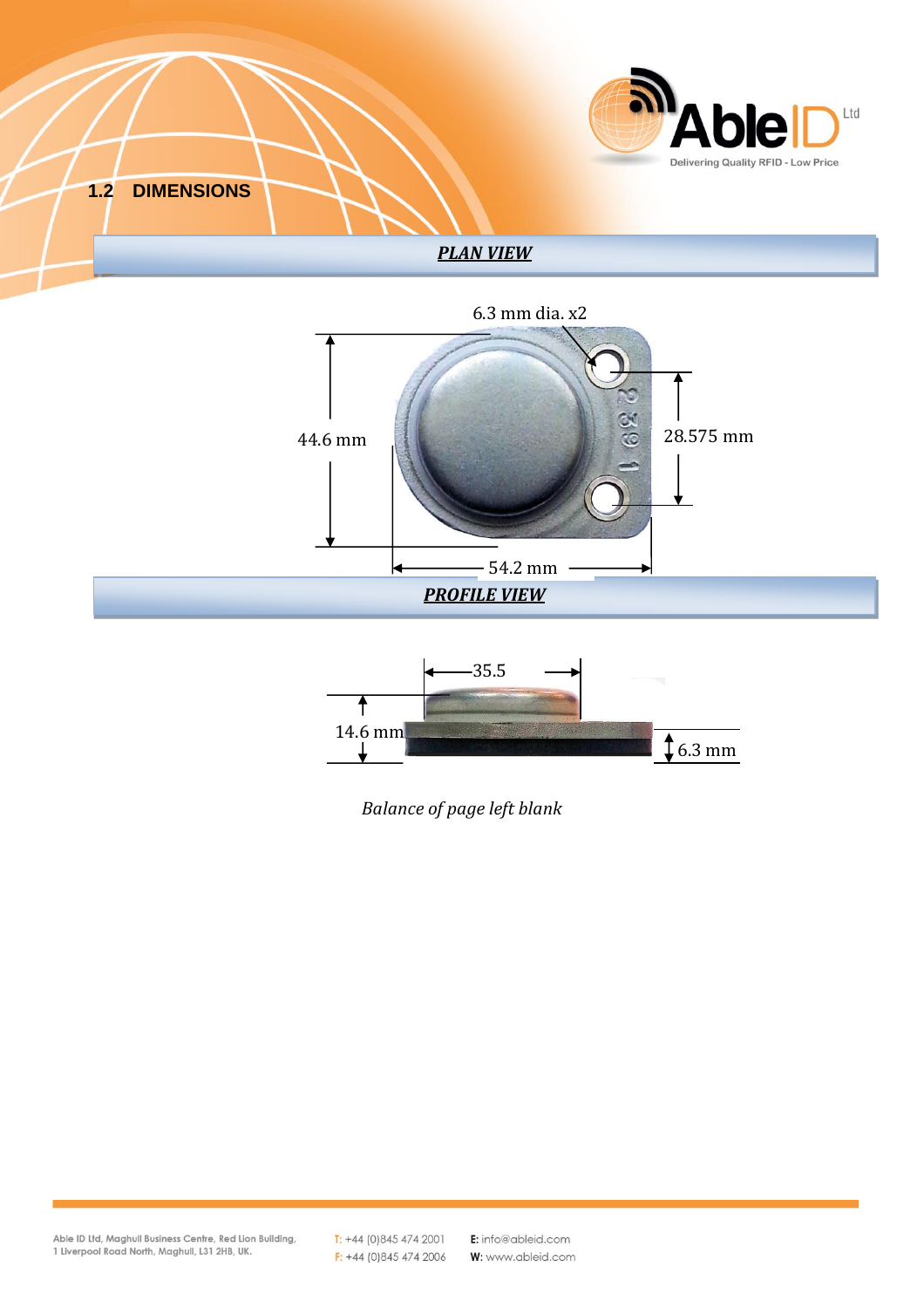

|                                  | Prah Peau Pange on mean with<br>4W ERP  |
|----------------------------------|-----------------------------------------|
| <b>Armored 300c</b><br>(915 MHz) | 660.4 cm / 260 inches                   |
|                                  | $(6.63 \text{ m} / 21.75 \text{ feet})$ |

\*The read range listed above was obtained from a lab test environment **using an FCC (US) Reader, test results may be different for an ETSI (EU) reader**. Actual test results may be different. Testing in actual use environments is strongly recommended.

### **1.4 RADIATION PATTERN**

Axial radiation pattern; obtained in anechoic test laboratory. Actual in-use radiation pattern may vary.

Testing in actual use environments is strongly recommended.



 $T: +44(0)8454742001$  $F: +44(0)8454742006$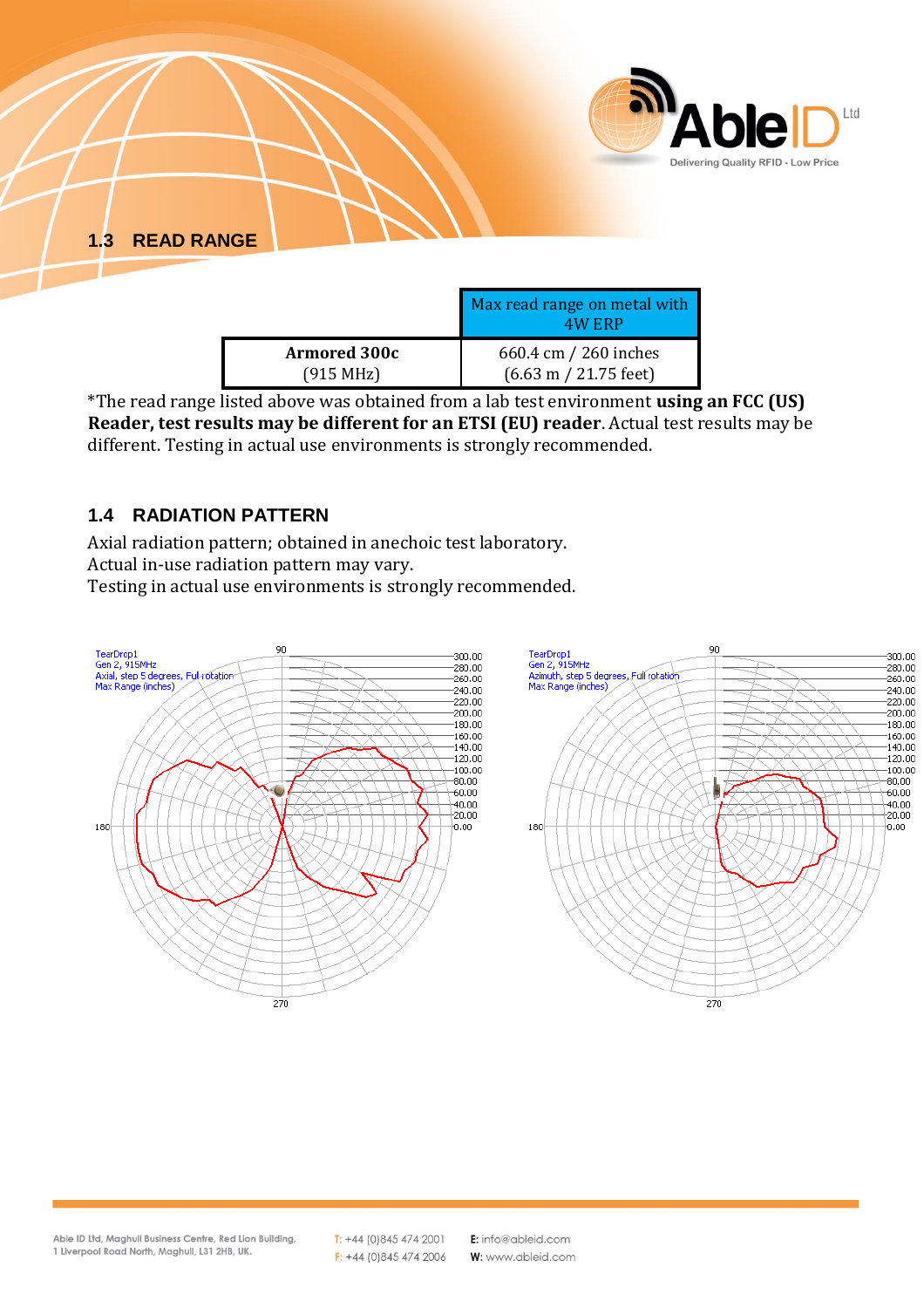

# **1.5 ENVIRONMENTAL SPECIFICATIONS**

| Operating temperature           | -50°C to +300°C / -50°F to +600 °F*                                                                                                                                                                       |
|---------------------------------|-----------------------------------------------------------------------------------------------------------------------------------------------------------------------------------------------------------|
| Peak temperature                | +350 <sup>o</sup> C / +700 <sup>o</sup> F @ 1 hour duration                                                                                                                                               |
| <b>Temperature Cycling Test</b> | 6 Hours at 300 deg C; 18 hour cool-down; 30-day test cycle.                                                                                                                                               |
| IP classification               | IP68:<br>Complete protection against dust<br>- Protection against continuous immersion in water<br>(Tested for 5 hours in 1 m [3.3 ft] depth)                                                             |
| Weather ability                 | Excellent, including UV-resistance and sea water immersion                                                                                                                                                |
| Pressure resistance             | Embedded RFID tag tested to 30,000 psi for 30 days                                                                                                                                                        |
| Chemical resistance             | No physical or performance changes in:<br>- Salt water<br>- NaOH)<br>- Sulfuric acid<br>- Motor oil (tested in 168 hour exposure)<br>Generally good against:<br>- Most solvents<br>- Most acids and bases |

#### \* **NOTE**:

The RFID tag will not be functional if it is left at the maximum indicated temperatures such that the internal soak temperature exceeds +80 deg C. The RFID tag itself will function between -50 deg C and +80 deg C.

The Armored 300c casing reflects the heat and will protect the RFID tag at the elevated temperatures and the RFID tag will be functional until the tags internal temperature exceeds +80 deg C. The Armored 300c tags cool-down time is significantly accelerated, as well. The end result is that the Armored 300c tag will be functional at extreme temperatures.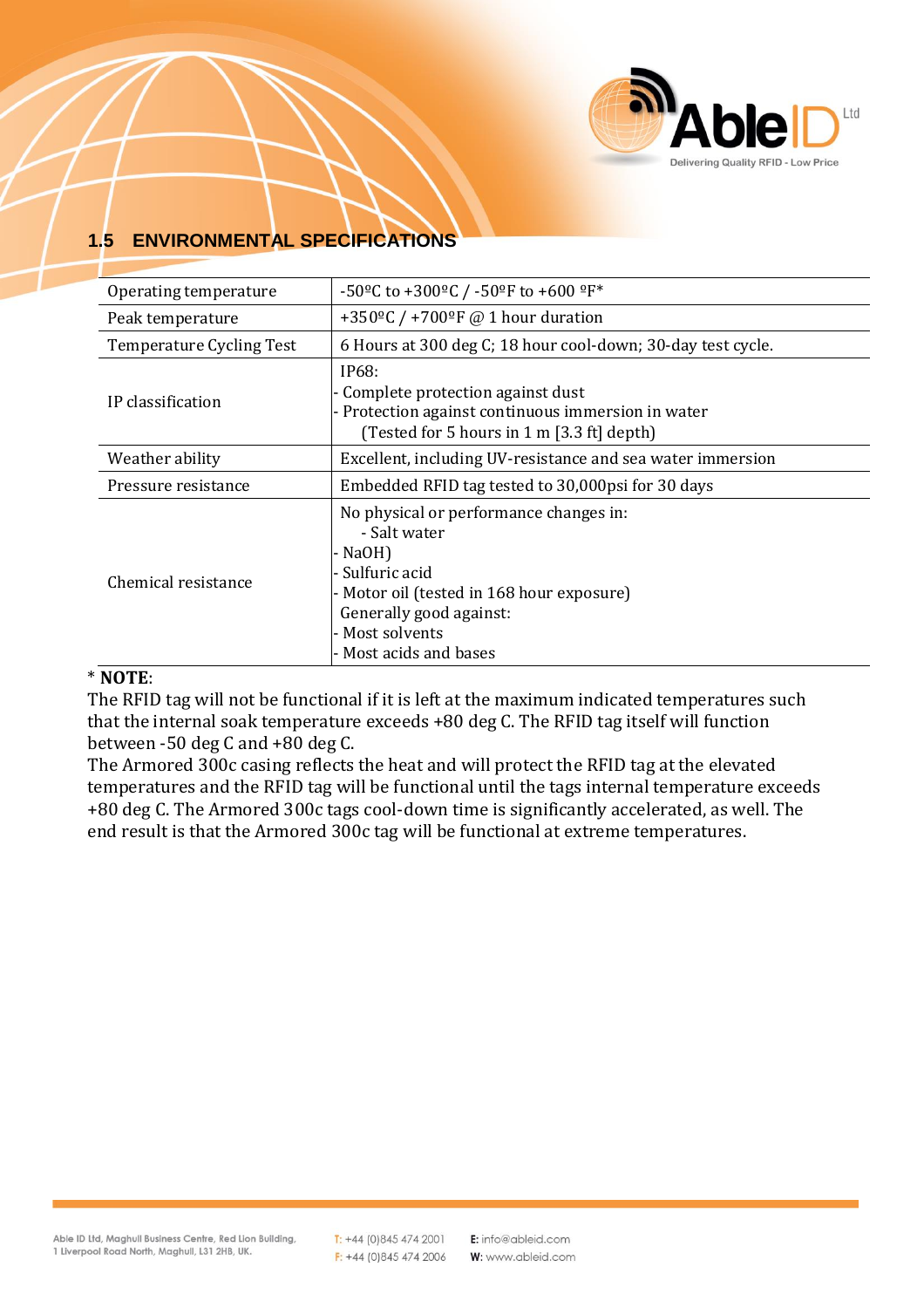

## **1.6 SUPPORTING COMPONENTS**

#### **1.6.1 Armored 300c Welding or Bolting Spacer Bracket**

See Section 2 Installation Instructions for further details and pictures

| Purpose                                                  | Weldable or boltable spacer bracket used to attach<br>Armored 300c to metal surface          |
|----------------------------------------------------------|----------------------------------------------------------------------------------------------|
| Advantages                                               | Weldable: No need to drill mounting holes<br>Boltable: Rugged attachment when unable to weld |
| Dimensions<br>(Note: Dimensions include spacer material) | 54.2 mm Long X 44.6 mm Wide X 14.6 mm Tall (See<br>pictures in Section 1.2)                  |
| Material                                                 | Stainless steel                                                                              |
| Weight                                                   | 39 <sub>g</sub>                                                                              |

### **1.7 SUPPORTED SERVICES**

Several options are available:

- Tag pre-encoding
- Laser engraving

For further details, please contact TROI LLC.



### **1.8 POSSIBLE APPLICATIONS**

|                | Metal returnable containers, metal canisters,  |
|----------------|------------------------------------------------|
| Metal surfaces | metal pallets, high value metal items,         |
|                | aerospace applications, military applications, |
|                | etc.                                           |

 $T: +44(0)8454742001$  $F: +44(0)8454742006$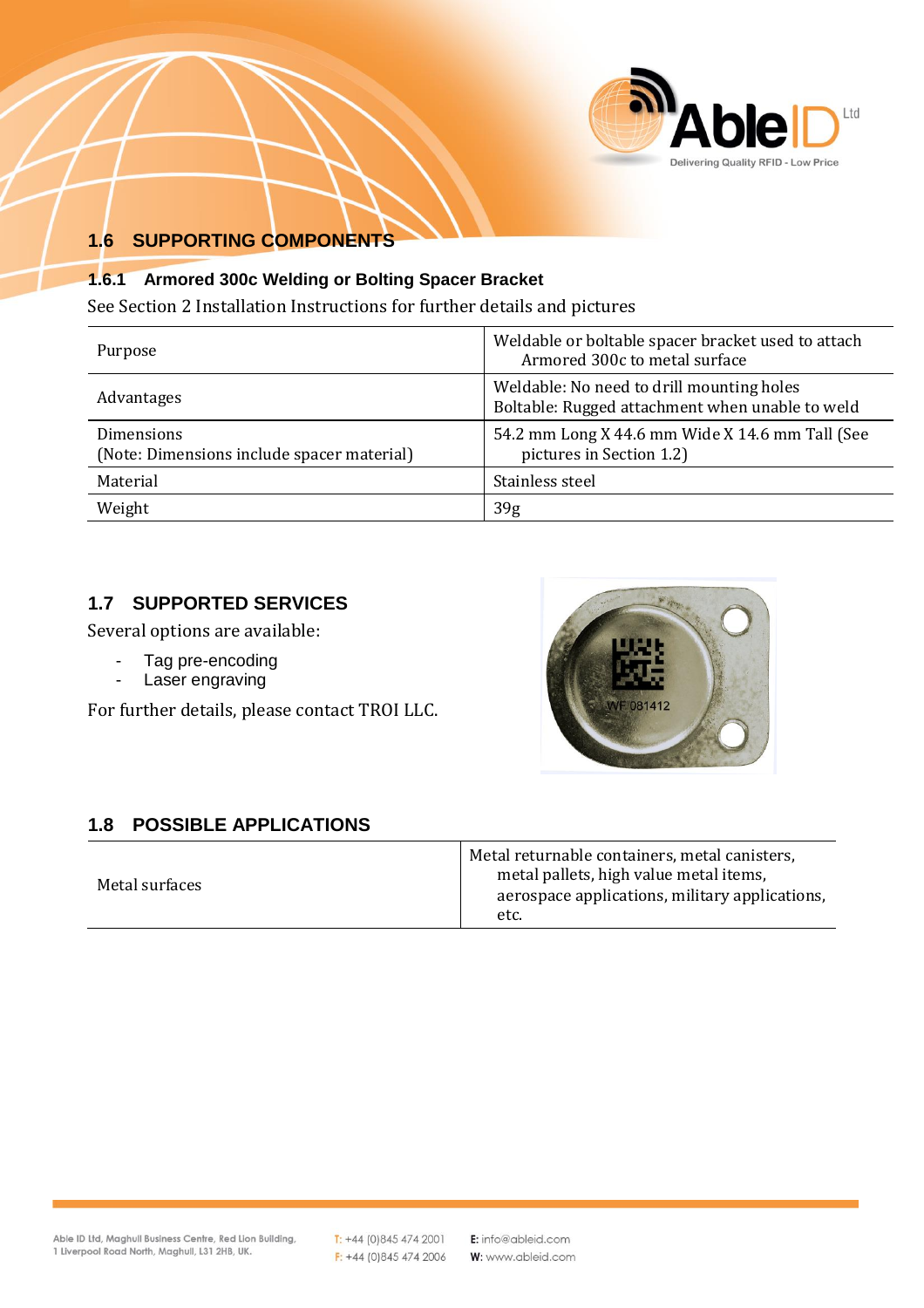

# **2 INSTALLATION INSTRUCTIONS**

# **2.1 TAG PLACEMENT**

The Armored 300c tag must be mounted to the metal surface with the metal "cup" pointed up and with no metal covering the tag.

When selecting the mounting location, ensure the following:

- Select an even metal surface so that the entire flat plate of the Armored 300c is in contact with the mounting surface.
- Place the tag in the middle of the largest metal mounting surface available.
- It is recommended that the tag be taped to the metal surface, before welding or bolting the tag, to check orientation and performance.

The Armored 300c's performance depends on the shape of the metal object and the tags placement on that surface. The above recommendations are valid for flat surfaces. Testing is recommended to verify performance in each use-case.

### **2.2 TAG ATTACHING METHODS**

The tag can be either bolted or welded to the metal surface.

### **2.2.1 Bolting the tag to the metal surface**

Bolting achieves effective mounting and retention in various use conditions. The Armored 300c can be mechanically attached using;

- Screws (size M4)
- Pop rivets (size 4 mm)

### **2.2.1.1 Critical Bolting Information**

The spacer mounted under the Armored 300 provides the needed functional air-gap between the tag and the mounting surface. The tag must be flush with the metal surface and not "bowed". **DO NOT REMOVE THE SPACER MATERIAL from the bottom of the tag.** Removing the spacer material will keep the tag from operating.

 $T: +44(0)8454742001$  $F: +44(0)8454742006$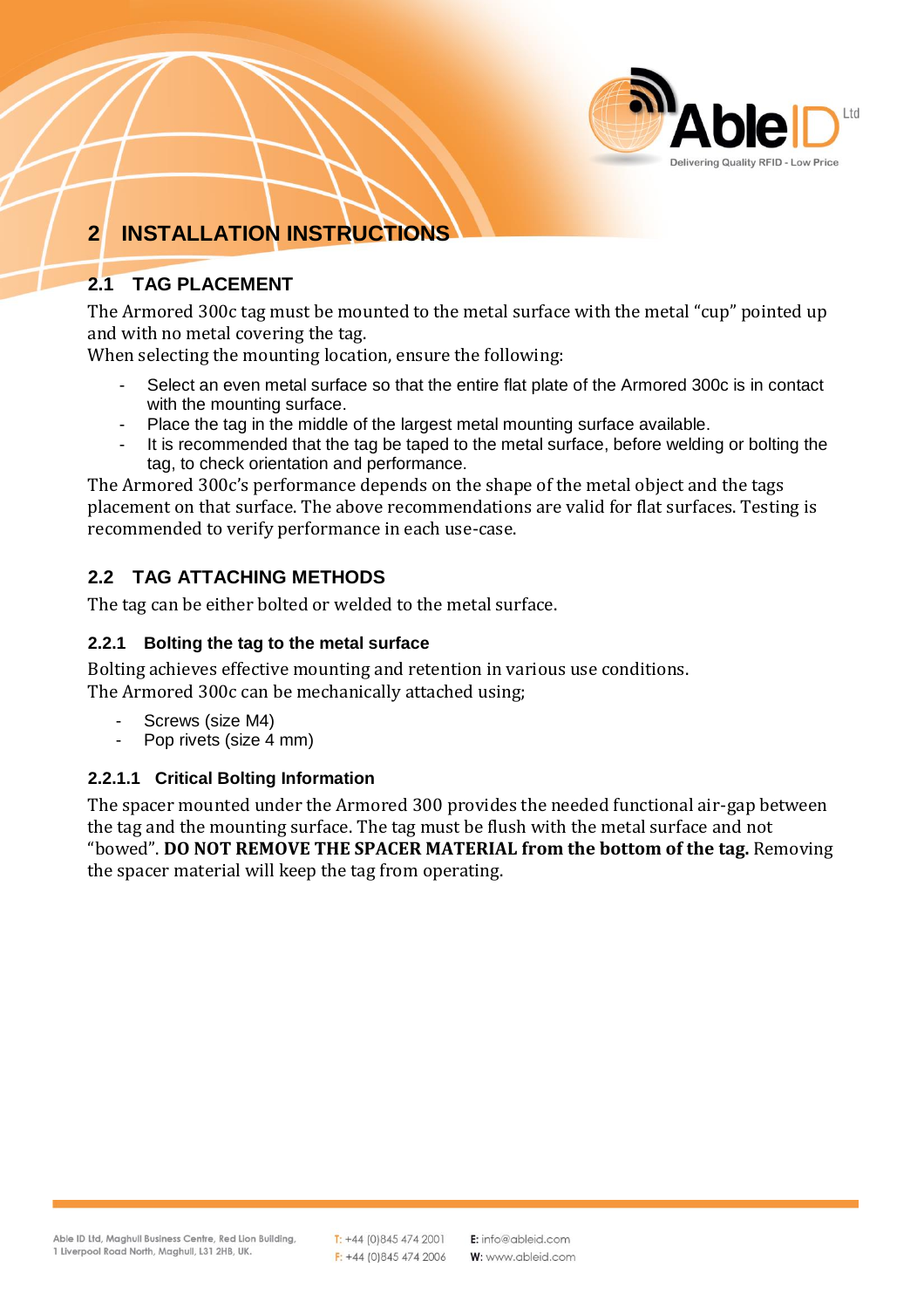

#### **2.2.2 Welding the tag to the metal surface**

Welding achieves the most effective mounting and retention method. However, the tag must be welded according to the following guidelines, or the RFID tag may not functional correctly (or at all).

#### **2.2.2.1 Procedure**

The tag should be welded in two "spots" or across the entire end of the tab. See the pictures below.

The tag must NOT be welded all the way around the tag, or in any other area besides the end of the tab - as shown in the pictures below.<br>Correctly welded "spot" welds

Correctly welded across the end of

the tab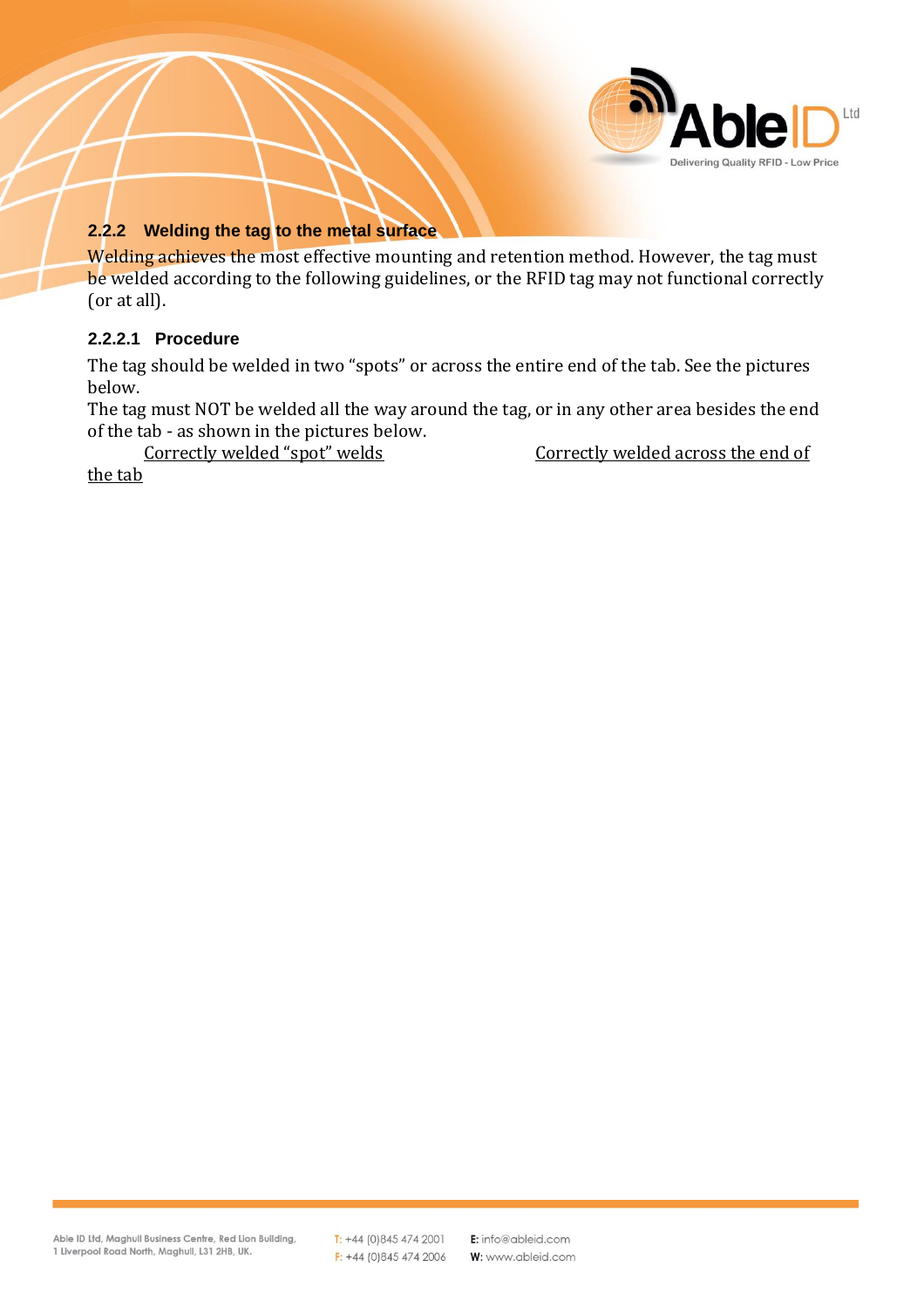

Ltd

## **2.2.2.2 Critical Welding Information**

The plastic spacer mounted under the Armored 300c provides the needed functional air-gap between the tag and the mounting surface. The tag must be flush with the metal surface and not "bowed" in any manner. **DO NOT REMOVE THE SPACER MATERIAL from the bottom of the tag.** Removing the spacer material will keep the tag from operating.

 $T: +44(0)8454742001$  $F: +44(0)8454742006$